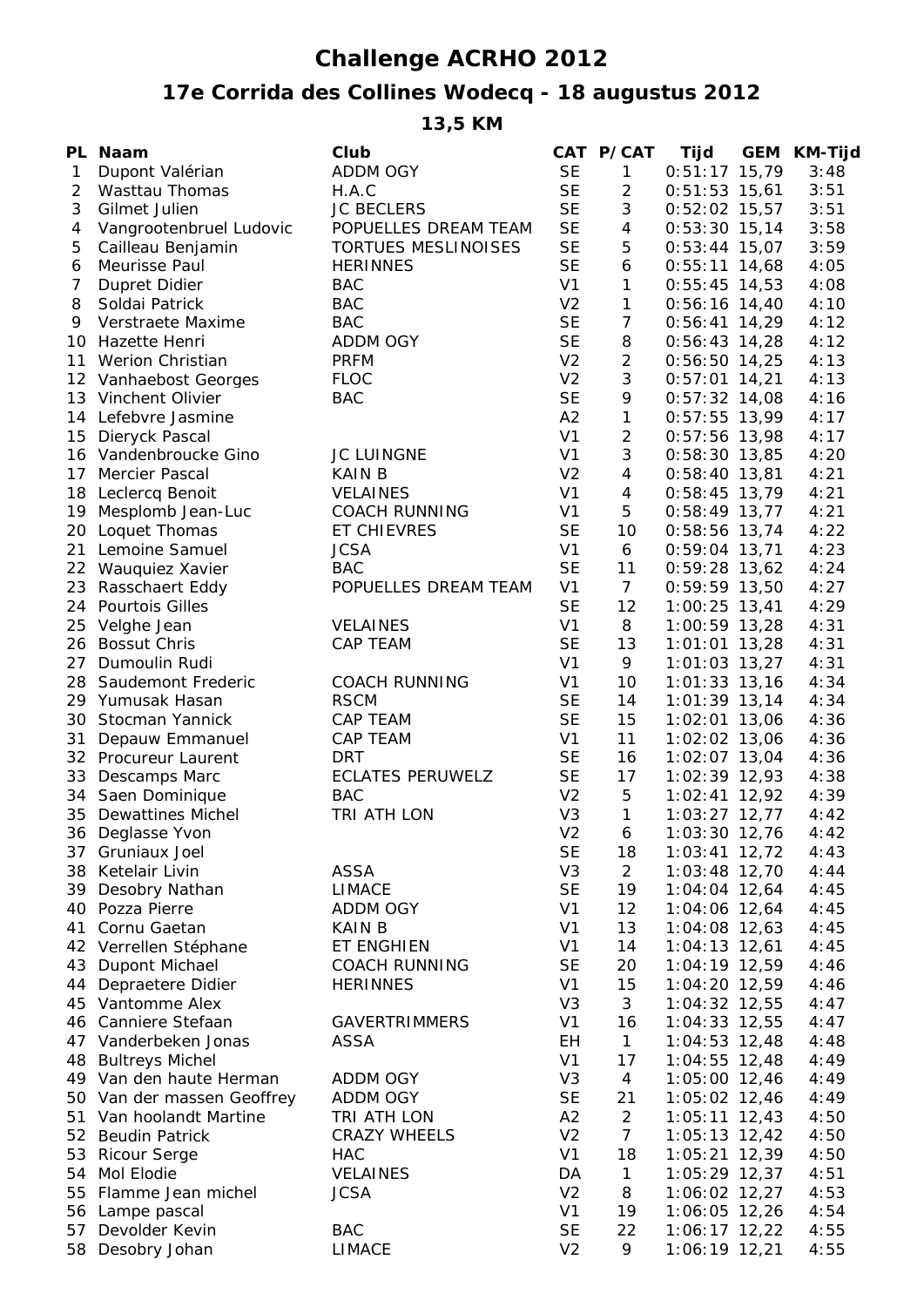|    | PL Naam                    | Club                       |                | CAT P/CAT       | Tijd            | GEM KM-Tijd |
|----|----------------------------|----------------------------|----------------|-----------------|-----------------|-------------|
|    | 59 Duquenne Michel         | <b>JCSA</b>                | V <sub>2</sub> | 10              | 1:06:22 12,20   | 4:55        |
|    | 60 Dubois Thierry          | <b>HERINNES</b>            | V <sub>1</sub> | 20              | $1:06:24$ 12,20 | 4:55        |
| 61 | <b>Bekers Noel</b>         | <b>ADDM OGY</b>            | V <sub>3</sub> | 5               | $1:06:43$ 12,14 | 4:57        |
|    | 62 Sarot Pascale           |                            | A2             | 3               | 1:06:46 12,13   | 4:57        |
|    | 63 Parys Valentin          | <b>RUSTA</b>               | EH             | $\overline{2}$  | $1:06:48$ 12,13 | 4:57        |
|    | 64 Cantreul Vincent        |                            | <b>SE</b>      | 23              | $1:07:37$ 11,98 | 5:01        |
| 65 | Melchior Jean romain       | POPUELLES DREAM TEAM       | <b>SE</b>      | 24              | $1:07:38$ 11,98 | 5:01        |
| 66 | Soudan Yoann               |                            | <b>SE</b>      | 25              | $1:07:44$ 11,96 | 5:01        |
|    | 67 Sottiaux Sebastien      | <b>KAIN B</b>              | V <sub>1</sub> | 21              | $1:07:54$ 11,93 | 5:02        |
| 68 | Petillon Philippe          |                            | <b>SE</b>      | 26              | $1:08:10$ 11,88 | 5:03        |
|    | 69 Silva Francesco         | <b>BAC</b>                 | <b>SE</b>      | 27              | 1:08:13 11,87   | 5:03        |
| 70 | Rapaille Christian         | <b>TRIATH</b>              | V <sub>2</sub> | 11              | $1:08:15$ 11,87 | 5:03        |
| 71 | Vantyghem Alain            |                            | V <sub>2</sub> | 12              | $1:08:16$ 11,87 | 5:03        |
| 72 | <b>Demets Bernard</b>      | <b>VELAINES</b>            | <b>SE</b>      | 28              | $1:08:24$ 11,84 | 5:04        |
| 73 | Desplanque Emmanuel        | <b>MADRES</b>              | <b>SE</b>      | 29              | $1:08:26$ 11,84 | 5:04        |
|    | 74 Kins Jeroen             | <b>TEAM CHAS PATAT</b>     | <b>SE</b>      | 30              | $1:08:32$ 11,82 | 5:05        |
| 75 | Platteau Emmanuel          | ET CHIEVRES                | V <sub>1</sub> | 22              | 1:08:35 11,81   | 5:05        |
|    | 76 Vandriessche Jean-Marie | <b>BAC</b>                 | V <sub>3</sub> | 6               | 1:08:39 11,80   | 5:05        |
|    | 77 Houfflain Raphaël       | PUFF PUFF                  | <b>SE</b>      | 31              | $1:08:40$ 11,80 | 5:05        |
|    | 78 Van malleghem Ariane    | <b>KAIN B</b>              | A2             | 4               | $1:08:50$ 11,77 | 5:06        |
|    | 79 Destrebecq Yohan        | <b>SPHO</b>                | <b>SE</b>      | 32              | 1:08:54 11,76   | 5:06        |
| 80 | Timmerman Sébastien        |                            | <b>SE</b>      | 33              | 1:09:18 11,69   | 5:08        |
| 81 | Malice Frédéric            |                            | V <sub>1</sub> | 23              | $1:09:29$ 11,66 | 5:09        |
|    | 82 Cloet Jean-christophe   | <b>BAC</b>                 | <b>SE</b>      | 34              | 1:09:31 11,65   | 5:09        |
|    | 83 Lubrez Jean francois    |                            | V <sub>1</sub> | 24              | $1:09:36$ 11,64 | 5:09        |
| 84 | Moulin. Luc                |                            | V <sub>1</sub> | 25              | $1:09:37$ 11,64 | 5:09        |
|    | 85 Ledegank Kurt           | 4 TORUN                    | V <sub>1</sub> | 26              | $1:09:39$ 11,63 | 5:10        |
|    | 86 Glinkowski Laurent      | <b>US MARQUETTE</b>        | V <sub>1</sub> | 27              | 1:09:44 11,62   | 5:10        |
|    |                            | <b>VELAINES</b>            | V <sub>1</sub> |                 |                 | 5:11        |
|    | 87 Nortier Nicolas         |                            | V <sub>1</sub> | 28              | 1:09:55 11,59   |             |
|    | 88 Toubeau Dominique       | <b>SPHO</b>                | <b>SE</b>      | 29              | 1:10:01 11,57   | 5:11        |
|    | 89 Van caenegem Vincent    | ET CHIEVRES                |                | 35              | 1:10:05 11,56   | 5:11        |
|    | 90 Bultynck Philippe       | RACING GENT                | V <sub>1</sub> | 30              | 1:10:08 11,55   | 5:12        |
|    | 91 Style Olivier           | <b>SPHO</b>                | V <sub>1</sub> | 31              | 1:10:09 11,55   | 5:12        |
|    | 92 Platteeuw Veronique     | TRI ATH LON                | A1             | $\mathbf{1}$    | $1:10:11$ 11,54 | 5:12        |
| 93 | <b>Manche Patrick</b>      | <b>TEMPLEUVE</b>           | V <sub>1</sub> | 32              | $1:10:13$ 11,54 | 5:12        |
| 94 | <b>Boedt Nicolas</b>       | <b>BAC</b>                 | <b>SE</b>      | 36              | $1:10:14$ 11,53 | 5:12        |
|    | 95 Bartholomé Grégory      |                            | <b>SE</b>      | 37              | 1:10:15 11,53   | 5:12        |
|    | 96 Desmet Emmanuel         |                            | V <sub>2</sub> | 13              | 1:10:23 11,51   | 5:13        |
|    | 97 Audoor Michael          | <b>ADDM OGY</b>            | <b>SE</b>      | 38              | $1:10:43$ 11,45 | 5:14        |
|    | 98 Decubber Marc           | <b>BAC</b>                 | V <sub>2</sub> | 14              | $1:10:54$ 11,42 | 5:15        |
|    | 99 Freville Geoffrey       | <b>BAC</b>                 | <b>SE</b>      | 39              | 1:10:56 11,42   | 5:15        |
|    | 100 Fourdin Vincent        |                            | <b>SE</b>      | 40              | 1:10:58 11,41   | 5:15        |
|    | 101 Lefebvre Nicolas       | <b>TEMPLEUVE</b>           | V <sub>1</sub> | 33              | $1:11:00$ 11,41 | 5:16        |
|    | 102 Malengreaux Fabrice    |                            | V <sub>1</sub> | 34              | 1:11:06 11,39   | 5:16        |
|    | 103 Saffre Ann             | <b>BAC</b>                 | DA             | $\overline{2}$  | $1:11:10$ 11,38 | 5:16        |
|    | 104 Dervaux Jean-Michel    | <b>PIPAIX</b>              | V <sub>1</sub> | 35              | $1:11:11$ 11,38 | 5:16        |
|    | 105 Tuyttens Carl          | <b>VELAINES</b>            | V <sub>2</sub> | 15              | $1:11:12$ 11,38 | 5:16        |
|    | 106 Montegnies Benoit      |                            | <b>SE</b>      | 41              | $1:11:32$ 11,32 | 5:18        |
|    | 107 Van den brulle Roland  | <b>TORTUES MESLINOISES</b> | V <sub>3</sub> | $7\overline{ }$ | $1:11:44$ 11,29 | 5:19        |
|    | 108 Beghin Xavier          | <b>PIPAIX</b>              | <b>SE</b>      | 42              | 1:11:46 11,29   | 5:19        |
|    | 109 Desmedt Jean michel    | <b>ADDM OGY</b>            | <b>SE</b>      | 43              | $1:11:49$ 11,28 | 5:19        |
|    | 110 Coeuret Michel         | <b>BAC</b>                 | V3             | 8               | $1:12:03$ 11,24 | 5:20        |
|    | 111 Verrue Sebastien       | <b>JC HERINNES</b>         | <b>SE</b>      | 44              | $1:12:14$ 11,21 | 5:21        |
|    | 112 Lepot Xavier           |                            | V <sub>1</sub> | 36              | 1:12:20 11,20   | 5:21        |
|    | 113 Dhondt Sébastien       |                            | <b>SE</b>      | 45              | $1:12:23$ 11,19 | 5:22        |
|    | 114 Baekelandt Dany        | <b>VELAINES</b>            | V <sub>2</sub> | 16              | $1:12:28$ 11,18 | 5:22        |
|    | 115 Derycke Vincent        | <b>MMM</b>                 | V <sub>2</sub> | 17              | $1:12:30$ 11,17 | 5:22        |
|    | 116 Flameng Laurent        | <b>FLOBECQ</b>             | <b>SE</b>      | 46              | $1:12:38$ 11,15 | 5:23        |
|    | 117 Kargar samani Khalil   | CAP TEAM                   | V <sub>2</sub> | 18              | $1:12:42$ 11,14 | 5:23        |
|    | 118 Ducobu Patrick         |                            | <b>SE</b>      | 47              | $1:12:44$ 11,14 | 5:23        |
|    | 119 Ravyts Alain           |                            | V <sub>1</sub> | 37              | $1:12:49$ 11,12 | 5:24        |
|    | 120 Wiseur Alexis          | <b>LIMACE</b>              | EH             | 3               | $1:12:57$ 11,10 | 5:24        |
|    | 121 Brismee Michel         | PIPAIX                     | V <sub>3</sub> | 9               | 1:12:58 11,10   | 5:24        |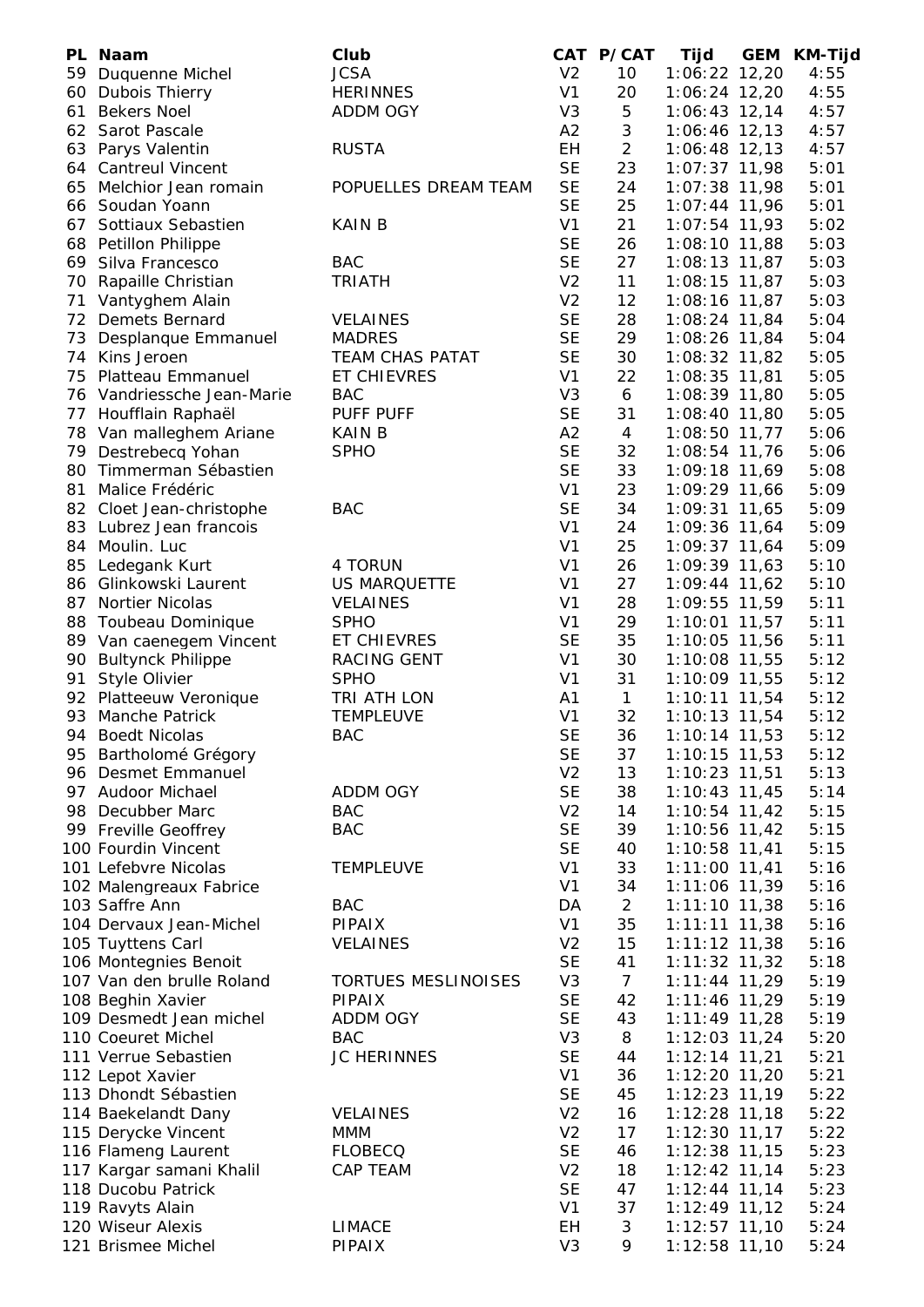| PL Naam                    | Club                       |                | CAT P/CAT      | Tijd            | GEM | <b>KM-Tijd</b> |
|----------------------------|----------------------------|----------------|----------------|-----------------|-----|----------------|
| 122 Lmorif Abderrahim      |                            | <b>SE</b>      | 48             | $1:13:24$ 11,04 |     | 5:26           |
| 123 Sadoine Yves           | <b>VELAINES</b>            | V <sub>2</sub> | 19             | $1:13:27$ 11,03 |     | 5:26           |
| 124 Watté Geoffrey         |                            | <b>SE</b>      | 49             | $1:13:32$ 11,02 |     | 5:27           |
| 125 De munck Tanguy        | <b>TORTUES MESLINOISES</b> | <b>SE</b>      | 50             | $1:13:37$ 11,00 |     | 5:27           |
| 126 Roze Olivier           |                            | V <sub>1</sub> | 38             | $1:13:41$ 10,99 |     | 5:27           |
| 127 Van renterghem Gwenaël |                            | <b>SE</b>      | 51             | $1:14:08$ 10,93 |     | 5:29           |
| 128 Pollet Stéphane        | <b>ACCROS 5 CLOCHERS</b>   | <b>SE</b>      | 52             | $1:14:40$ 10,85 |     | 5:32           |
| 129 Potar Christophe       | SUKCESTFOU                 | <b>SE</b>      | 53             | 1:15:26 10,74   |     | 5:35           |
| 130 Klorek Fabrice         | VELAINES                   | V <sub>1</sub> | 39             | 1:15:28 10,73   |     | 5:35           |
| 131 Catoire Frederic       | <b>JFL TEAM</b>            | <b>SE</b>      | 54             | $1:15:34$ 10,72 |     | 5:36           |
|                            | <b>HAC</b>                 | V <sub>2</sub> | 20             | $1:15:38$ 10,71 |     | 5:36           |
| 132 Dubois Philippe        |                            |                |                |                 |     |                |
| 133 Pottiez Jean luc       | <b>VELAINES</b>            | V <sub>2</sub> | 21             | $1:15:44$ 10,70 |     | 5:37           |
| 134 Savary Hugo            |                            | <b>SE</b>      | 55             | 1:15:48 10,69   |     | 5:37           |
| 135 Bottemane Dominique    |                            | <b>SE</b>      | 56             | $1:15:51$ 10,68 |     | 5:37           |
| 136 Clinquart Gilles       |                            | <b>SE</b>      | 57             | $1:16:23$ 10,60 |     | 5:39           |
| 137 Frederic Jean-pierre   | <b>BAC</b>                 | V <sub>1</sub> | 40             | 1:16:30 10,59   |     | 5:40           |
| 138 De poorter Samuel      |                            | <b>SE</b>      | 58             | $1:16:31$ 10,59 |     | 5:40           |
| 139 Carpentier Séverine    | <b>SPHO</b>                | A <sub>1</sub> | $\overline{2}$ | $1:16:38$ 10,57 |     | 5:41           |
| 140 Bogemans Sébastien     | KAIN B                     | <b>SE</b>      | 59             | $1:16:39$ 10,57 |     | 5:41           |
| 141 Deblois Florent        | LESDAIN D LA MER           | <b>SE</b>      | 60             | $1:16:51$ 10,54 |     | 5:42           |
| 142 Mahieu Eddy            | PIPAIX                     | V <sub>1</sub> | 41             | $1:17:00$ 10,52 |     | 5:42           |
| 143 Declercq Benoit        | AMIS DU MARDI              | <b>SE</b>      | 61             | $1:17:02$ 10,51 |     | 5:42           |
| 144 Baert Christian        |                            | V <sub>1</sub> | 42             | $1:17:04$ 10,51 |     | 5:43           |
| 145 Lartillier Frederic    |                            | V <sub>1</sub> | 43             | $1:17:06$ 10,51 |     | 5:43           |
| 146 Longepee Philippe      |                            | V <sub>2</sub> | 22             | $1:17:10$ 10,50 |     | 5:43           |
| 147 Christiaens Xavier     | <b>TOURNAI GENERALE</b>    | V <sub>1</sub> | 44             | $1:17:17$ 10,48 |     | 5:43           |
| 148 Libert Thierry         | ET ENGHIEN                 | <b>SE</b>      | 62             | $1:17:20$ 10,47 |     | 5:44           |
| 149 Kromoska Mathieu       | <b>MMM</b>                 | <b>SE</b>      | 63             | $1:17:27$ 10,46 |     | 5:44           |
| 150 Dewulf Gregory         |                            | V <sub>1</sub> | 45             | $1:17:31$ 10,45 |     | 5:45           |
|                            | ROAD RUNNING TOURNAI       | V <sub>1</sub> | 46             | $1:17:33$ 10,44 |     | 5:45           |
| 151 Delanghe Didier        |                            |                |                |                 |     |                |
| 152 Sange Dominique        | CARSAT                     | V <sub>1</sub> | 47             | $1:17:36$ 10,44 |     | 5:45           |
| 153 D harveng Yves         | OXY 2000                   | <b>SE</b>      | 64             | $1:17:41$ 10,43 |     | 5:45           |
| 154 Masai Christian        | <b>KAIN B</b>              | V <sub>2</sub> | 23             | $1:17:46$ 10,42 |     | 5:46           |
| 155 Depoortere Philippe    | <b>ZP VALES</b>            | V <sub>1</sub> | 48             | $1:17:51$ 10,40 |     | 5:46           |
| 156 Decoster Guillaume     |                            | <b>EH</b>      | $\overline{4}$ | $1:17:59$ 10,39 |     | 5:47           |
| 157 Demay François         |                            | <b>SE</b>      | 65             | 1:18:02 10,38   |     | 5:47           |
| 158 Paulet laurent         | <b>ECLATES PERUWELZ</b>    | V <sub>1</sub> | 49             | $1:18:17$ 10,35 |     | 5:48           |
| 159 Grammens Vincent       | <b>ACCROS 5 CLOCHERS</b>   | <b>SE</b>      | 66             | $1:18:20$ 10,34 |     | 5:48           |
| 160 Samain Anthony         |                            | V <sub>1</sub> | 50             | $1:18:29$ 10,32 |     | 5:49           |
| 161 Deconinck Jérôme       | <b>BAC</b>                 | <b>SE</b>      | 67             | $1:18:45$ 10,29 |     | 5:50           |
| 162 Fuccio Patrick         | <b>SPHO</b>                | V <sub>2</sub> | 24             | 1:18:49 10,28   |     | 5:50           |
| 163 Moulin Steven          | CAP TEAM                   | <b>SE</b>      | 68             | 1:19:03 10,25   |     | 5:51           |
| 164 Lefebvre Paulin        | <b>DEFI 666</b>            | <b>SE</b>      | 69             | 1:19:06 10,24   |     | 5:52           |
| 165 Vantyghem Sophie       |                            | DA             | 3              | 1:19:07 10,24   |     | 5:52           |
| 166 Denays Louis           | LESDAIN D LA MER           | <b>EH</b>      | 5              | $1:19:10$ 10,23 |     | 5:52           |
| 167 Destrebecq Gery        | <b>SPHO</b>                | V <sub>1</sub> | 51             | $1:19:15$ 10,22 |     | 5:52           |
| 168 Sartorius Olivier      |                            | <b>SE</b>      | 70             | 1:19:16 10,22   |     | 5:52           |
| 169 Vanderhaegen Jacques   | <b>VELAINES</b>            | V <sub>2</sub> | 25             | $1:19:21$ 10,21 |     | 5:53           |
| 170 Evrard Fabienne        |                            | A2             | 5              | 1:19:39 10,17   |     | 5:54           |
| 171 Debourse Philippe      | <b>SPHO</b>                | V <sub>2</sub> | 26             | $1:19:40$ 10,17 |     | 5:54           |
| 172 Dezeque Dominique      | <b>JCSA</b>                | V <sub>1</sub> | 52             | 1:19:53 10,14   |     | 5:55           |
| 173 Van nerom Eddy         | ANDERLECHT                 | V <sub>1</sub> | 53             | $1:20:10$ 10,10 |     | 5:56           |
|                            | <b>RHO</b>                 | V <sub>1</sub> |                | 1:20:16 10,09   |     | 5:57           |
| 174 Quivy Pascal           |                            |                | 54             |                 |     |                |
| 175 Bekaert Christophe     | MC BRIDE                   | V <sub>1</sub> | 55             | $1:20:20$ 10,08 |     | 5:57           |
| 176 Ponchel Dany           |                            | <b>SE</b>      | 71             | $1:20:31$ 10,06 |     | 5:58           |
| 177 De coninck Hubert      | CAP TEAM                   | V <sub>1</sub> | 56             | 1:20:56 10,01   |     | 6:00           |
| 178 Musumeci Bruno         | <b>JCSA</b>                | V <sub>2</sub> | 27             | $1:20:59$ 10,00 |     | 6:00           |
| 179 Rassemont Gaetan       | ADDM OGY                   | <b>SE</b>      | 72             | $1:21:17$ 9,97  |     | 6:01           |
| 180 Ghekiere Vincent       |                            | <b>SE</b>      | 73             | $1:21:18$ 9,96  |     | 6:01           |
| 181 Decleve Benoit         | PIPAIX                     | <b>SE</b>      | 74             | $1:21:19$ 9,96  |     | 6:01           |
| 182 Roty Michel            | <b>KAIN B</b>              | V <sub>3</sub> | 10             | $1:21:24$ 9,95  |     | 6:02           |
| 183 Moutoy Frederic        | <b>LIMACE</b>              | V <sub>1</sub> | 57             | $1:21:30$ 9,94  |     | 6:02           |
| 184 Verbanck Josiane       | <b>JC ERWETEGEM</b>        | A <sub>3</sub> | $\mathbf{1}$   | $1:21:40$ 9,92  |     | 6:03           |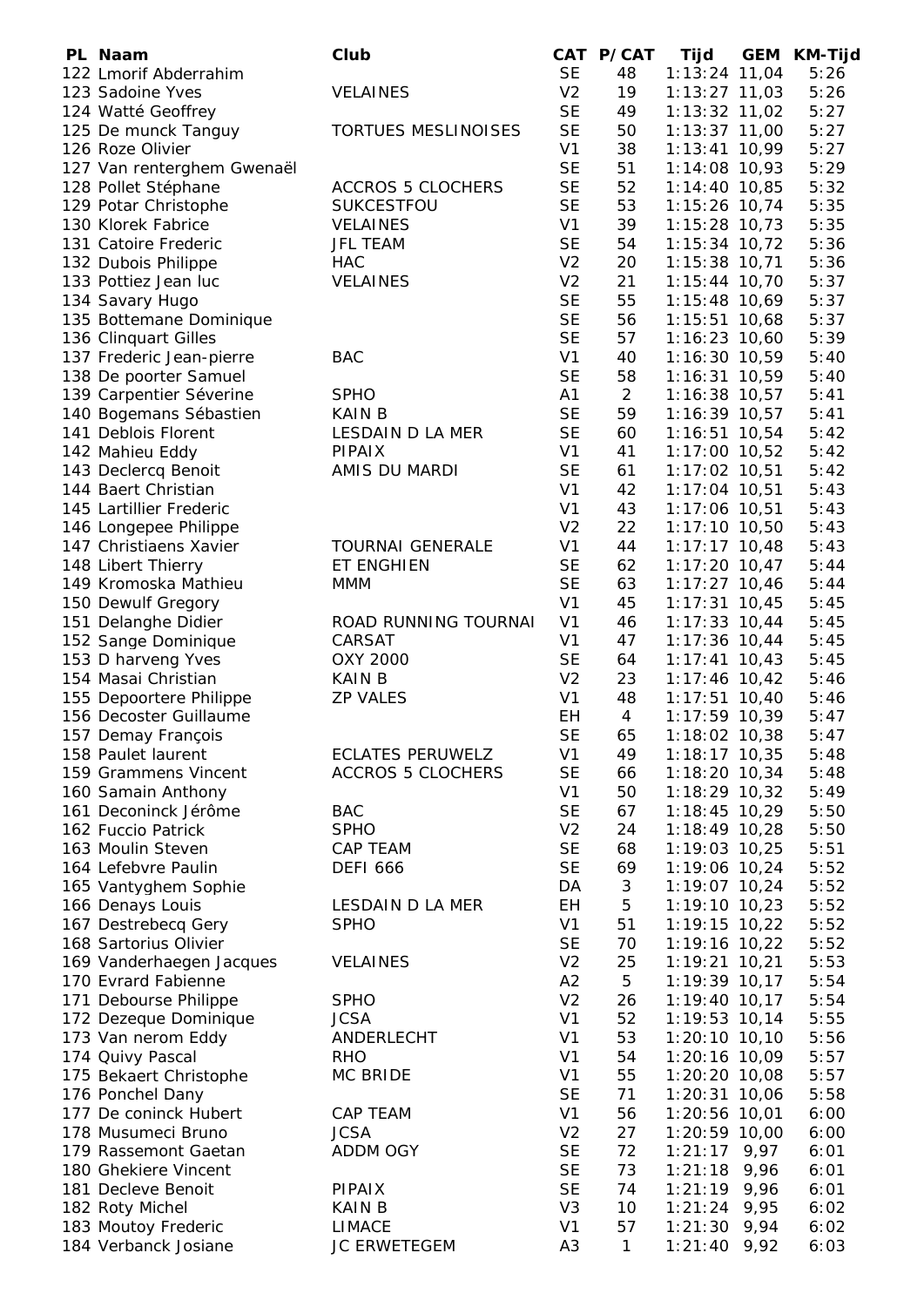| PL Naam                      | Club                       |                | CAT P/CAT      | Tijd           | <b>GEM</b> | <b>KM-Tijd</b> |
|------------------------------|----------------------------|----------------|----------------|----------------|------------|----------------|
| 185 Pottiez Philippe         |                            | V <sub>1</sub> | 58             | 1:21:52        | 9,89       | 6:04           |
| 186 Demuynck Quentin         |                            | <b>SE</b>      | 75             | 1:21:58        | 9,88       | 6:04           |
| 187 De Backer Dave           | <b>FLOBECQ</b>             | <b>SE</b>      | 76             | 1:22:01        | 9,88       | 6:05           |
| 188 Warlop Bernard           | <b>TOURNAI GENERALE</b>    | V <sub>1</sub> | 59             | 1:22:05        | 9,87       | 6:05           |
| 189 Mat Benoit               | <b>TOURNAI GENERALE</b>    | V <sub>1</sub> | 60             | 1:22:06        | 9,87       | 6:05           |
| 190 Delacenserie Carine      |                            | A1             | 3              | $1:22:13$ 9,85 |            | 6:05           |
| 191 Wielemans Daniel         | <b>B BETES DE COURSE</b>   | V <sub>1</sub> | 61             | 1:22:25        | 9,83       | 6:06           |
| 192 Grell Georg              | <b>B BETES DE COURSE</b>   | V <sub>2</sub> | 28             | 1:22:26        | 9,83       | 6:06           |
| 193 Malghem Christophe       |                            | V <sub>1</sub> | 62             | 1:22:38        | 9,80       | 6:07           |
| 194 Hullaert Vincent         |                            | <b>SE</b>      | 77             |                |            | 6:08           |
| 195 Vander massen Marc       |                            | V <sub>2</sub> | 29             | 1:22:51        | 9,78       |                |
|                              | <b>VELAINES</b>            |                |                | 1:23:03        | 9,75       | 6:09           |
| 196 Samain Pascal            | <b>TRIATH</b>              | V <sub>1</sub> | 63             | 1:23:06        | 9,75       | 6:09           |
| 197 Demory Stéphane          | TRI ATH LON                | <b>SE</b>      | 78             | 1:23:08        | 9,74       | 6:09           |
| 198 Tesson Yves              |                            | V <sub>1</sub> | 64             | 1:23:14        | 9,73       | 6:10           |
| 199 Padovano Quentin         | <b>DRT</b>                 | <b>SE</b>      | 79             | 1:23:44        | 9,67       | 6:12           |
| 200 Cosaert Kevin            | <b>MMM</b>                 | <b>SE</b>      | 80             | 1:23:47        | 9,67       | 6:12           |
| 201 Devoghel Bryan           | MMM                        | <b>EH</b>      | 6              | 1:23:48        | 9,67       | 6:12           |
| 202 Graver Rudy              | <b>VELAINES</b>            | V <sub>1</sub> | 65             | 1:23:50        | 9,66       | 6:13           |
| 203 Senelle Paul valery      | <b>VELAINES</b>            | V <sub>1</sub> | 66             | 1:23:59        | 9,64       | 6:13           |
| 204 Defoort Loïc             | <b>SUKCESTFOU</b>          | <b>SE</b>      | 81             | 1:24:01        | 9,64       | 6:13           |
| 205 Berton Jean-marc         | <b>BAC</b>                 | V <sub>2</sub> | 30             | 1:24:28        | 9,59       | 6:15           |
| 206 Carpentier Joel          | <b>VELAINES</b>            | V <sub>2</sub> | 31             | $1:24:30$ 9,59 |            | 6:16           |
| 207 Deman Olivier            | <b>BAC</b>                 | V <sub>1</sub> | 67             | 1:24:31        | 9,58       | 6:16           |
| 208 Soetens François         |                            | <b>SE</b>      | 82             | $1:24:34$ 9,58 |            | 6:16           |
| 209 Collie Marie-Jo          | <b>VELAINES</b>            | A <sub>3</sub> | $\overline{2}$ | 1:24:36        | 9,57       | 6:16           |
| 210 Divita Rocco             | <b>JCSA</b>                | V <sub>3</sub> | 11             | 1:24:46 9,56   |            | 6:17           |
|                              | <b>ACCROS 5 CLOCHERS</b>   | A1             | 4              |                | 9,53       | 6:18           |
| 211 Dupont Ethel             |                            |                |                | 1:24:58        |            |                |
| 212 Potar Sylvia             | <b>SUKCESTFOU</b>          | A1             | 5              | $1:25:06$ 9,52 |            | 6:18           |
| 213 Cousin Olivier           | <b>SUKCESTFOU</b>          | V <sub>1</sub> | 68             | 1:25:11        | 9,51       | 6:19           |
| 214 Delannoy Vincent         | ENFER DES COLLINES         | V <sub>2</sub> | 32             | $1:25:13$ 9,51 |            | 6:19           |
| 215 Mauroy Frederic          | <b>SPHO</b>                | V <sub>1</sub> | 69             | $1:25:20$ 9,49 |            | 6:19           |
| 216 Frederic Adrien          | <b>BAC</b>                 | EH             | $\overline{7}$ | 1:25:21        | 9,49       | 6:19           |
| 217 Pennequin Sacha          | <b>SPHO</b>                | <b>SE</b>      | 83             | $1:25:30$ 9,47 |            | 6:20           |
| 218 Bonnefois Mireille       | <b>TOURNAI GENERALE</b>    | A1             | 6              | $1:25:31$ 9,47 |            | 6:20           |
| 219 Bataille Claude          | <b>COACH RUNNING</b>       | V <sub>3</sub> | 12             | $1:25:36$ 9,46 |            | 6:20           |
| 220 Frederic Jean Marie      | <b>BAC</b>                 | V <sub>1</sub> | 70             | 1:25:48        | 9,44       | 6:21           |
| 221 Campener Sebastien       | <b>BAC</b>                 | <b>SE</b>      | 84             | 1:25:51        | 9,44       | 6:22           |
| 222 Vanderschueren Guy       |                            | V <sub>1</sub> | 71             | 1:26:25        | 9,37       | 6:24           |
| 223 Henry Mathieu            | <b>HERINNES</b>            | <b>SE</b>      | 85             | 1:27:05        | 9,30       | 6:27           |
| 224 De craene Jean philippe  |                            | <b>SE</b>      | 86             | 1:27:21        | 9,27       | 6:28           |
| 225 Devillers Mathieu        |                            | <b>SE</b>      | 87             | 1:27:44        | 9,23       | 6:30           |
| 226 Ergo Philippe            | <b>HERINNES</b>            | V <sub>1</sub> | 72             | 1:27:53        | 9,22       | 6:31           |
| 227 Preaux Jean luc          |                            | V <sub>1</sub> | 73             | 1:28:22        | 9,17       | 6:33           |
| 228 Marquant Nicolas         |                            | <b>SE</b>      | 88             | 1:28:24        | 9,16       | 6:33           |
| 229 Platteau Olivier         | <b>ADDM OGY</b>            | V <sub>1</sub> | 74             | 1:28:31        | 9,15       | 6:33           |
| 230 Seynaeve Serge           | <b>MMM</b>                 | V <sub>2</sub> | 33             | 1:28:35        |            | 6:34           |
|                              |                            |                |                |                | 9,14       |                |
| 231 Delbecq Sébastien        |                            | <b>SE</b>      | 89             | 1:28:37        | 9,14       | 6:34           |
| 232 Vanderhaegen Audrey      | <b>VELAINES</b>            | DA             | $\overline{4}$ | 1:29:23        | 9,06       | 6:37           |
| 233 Derweduez Julien         | <b>VELAINES</b>            | <b>SE</b>      | 90             | 1:29:35        | 9,04       | 6:38           |
| 234 Leclercq Philippe        | <b>ACCROS 5 CLOCHERS</b>   | V <sub>1</sub> | 75             | 1:29:38        | 9,04       | 6:38           |
| 235 D hulster Jean pierre    | <b>FLOBECQ</b>             | V <sub>2</sub> | 34             | 1:29:51        | 9,02       | 6:39           |
| 236 Parys Walter             |                            | V <sub>3</sub> | 13             | 1:30:02        | 9,00       | 6:40           |
| 237 Vansteenbrugge Dominique | <b>HERINNES</b>            | A1             | $\overline{7}$ | 1:30:17        | 8,97       | 6:41           |
| 238 Glorieux Christophe      |                            | <b>SE</b>      | 91             | 1:30:35        | 8,94       | 6:43           |
| 239 Helin Michel             |                            | V <sub>2</sub> | 35             | 1:31:25        | 8,86       | 6:46           |
| 240 Deberdt Dany             | <b>JCSA</b>                | V <sub>3</sub> | 14             | 1:32:05        | 8,80       | 6:49           |
| 241 Delvin Regine            | <b>TORTUES MESLINOISES</b> | A2             | 6              | 1:32:06        | 8,79       | 6:49           |
| 242 Dubois Jean marie        | <b>JCSA</b>                | V <sub>2</sub> | 36             | 1:32:16        | 8,78       | 6:50           |
| 243 Dumoulin Sylvie          |                            | A1             | 8              | 1:32:17        | 8,78       | 6:50           |
| 244 Gossiaux Serge           |                            | V <sub>2</sub> | 37             | $1:32:33$ 8,75 |            | 6:51           |
| 245 Jacquemin Benoit         | <b>JC BAUDOUR</b>          | V <sub>1</sub> | 76             | $1:32:35$ 8,75 |            | 6:51           |
| 246 Casse Henri              |                            | V <sub>1</sub> | 77             | $1:32:45$ 8,73 |            | 6:52           |
| 247 Musitelli Angèle         |                            | A <sub>1</sub> | 9              | $1:33:20$ 8,68 |            | 6:55           |
|                              |                            |                |                |                |            |                |